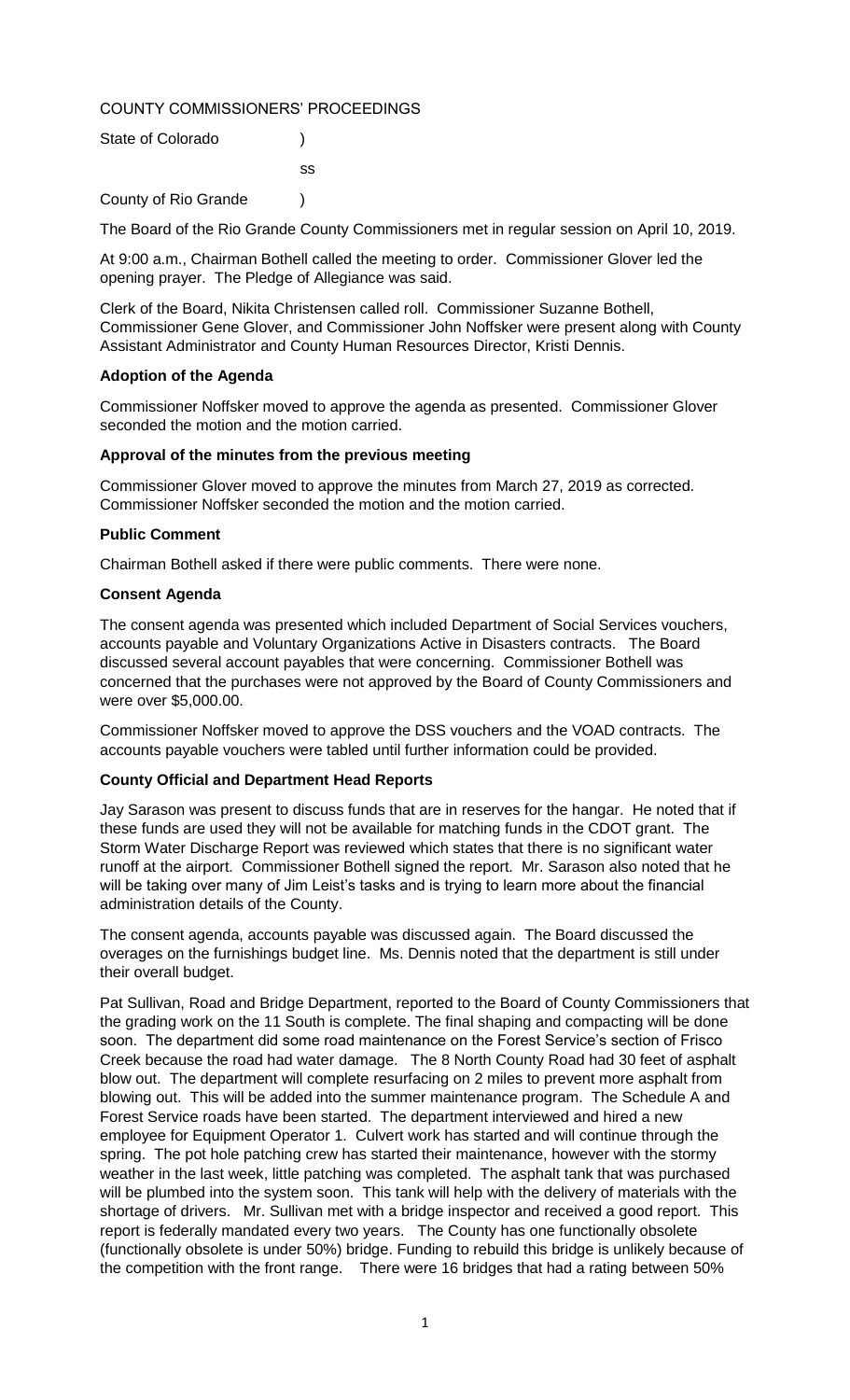and 80% and 34 bridges were above the 80% rating. An underwater inspection will be done on the river bridge on the 5 North in 2021.

The Road and Bridge department has been approached by the San Luis Valley Cemetery Board; they need a person to dig graves as their usual grave digger will be on vacation for a month. They asked if the County could do this. Mr. Sullivan said that he will provide them with a list of people before committing the County.

Mr. Sullivan noted that he met with Amber Pacheco, Rio Grande Water Conservation District Program manager, to discuss contracting the County's shallow well at the hot plant into the Subdistrict 2. Currently, until March 15, 2020, this well is in compliance with the Ground Water Rules due to their substitute water supply plan. Mr. Sullivan said that he would recommend that the County join the Sub-district on the ground floor. The well does have a substitute water supply plan with the San Luis Valley Water Conservancy District (SLVWCD), however this may not be adequate for ground water rule compliance for 2020. Sub-district 2 fees are currently \$35.00 per acre foot. Commissioner Noffsker asked if the County joins Sub-district 2, can the County connect the Rio Grande Canal water rights. Mr. Sullivan said that he thought it was being used in the substitute water supply plan however this needs to be reviewed. Commissioner Bothell asked how the County would pay if they don't pay property taxes. It was clarified that the contract outlines how payment is handled. This circumstance is why governments must contract in and cannot join like individual property owners. The deadline for contracting into Subdistrict 2 for the year 2020 is December. Mr. Sullivan stated that he didn't understand why it would be a difficult decision. Commissioner Bothell asked if there were any other wells that the County owns and who is responsible for those wells. Mr. Sullivan stated that he only deals with the Road & Bridge well.

At 9:45 a.m. Don Henderson, DP Ag Services, was present to answer questions concerning his bid for the Weed District chemical. The only bid received was from DP Ag Services. The bid including pricing for the following chemicals: Locktite (\$94.20), Vaporguard (\$41.02), Plateau (\$134.41), Milestone (\$840.05), RangeStar (\$58.72), HiDep (\$56.63), Vanquish (\$131.73). All bid price units were given in gallons. Mr. Henderson explained that the largest increase was by \$1.00. Commissioner Glover moved to accept the bid for chemicals as the prices have not changed substantially from last year and this was the only bid. Commissioner Noffsker seconded the motion and the motion carried. Mr. Henderson stated that he enjoys working with Brianna Brannan, Rio Grande County Weed Manager, and noted that she does a great job covering the County weed issues. Commissioner Glover agreed and stated that during state noxious weed meetings Brianna is highly respected.

The consent agenda, accounts payable was revisited. One item was over budget in the line item of furnishings. The Sheriff's department purchased an evidence locker that can be used in all of their pickups. Commissioner Noffsker would like to at least put it under line item 4914.

Ms. Dennis suggested that the Board discuss this budget issue with the sheriff's department. She also explained that going over the budget for line items is acceptable just as long as the bottom line is met. The Board decided not to approve the accounts payable vouchers at this time.

Dixie Diltz, Land Use Department, updated the Board on the Levi Shaw and Brenda Rippe case. The residents presented Ms. Diltz with a septic tank inspection report and secured a building permit for their new mobile home.

Ms. Diltz updated the Board on a conference call she had with RG & Associates; they will have the draft code book update to Ms. Diltz by April 17, 2019. The Board of County Commissioners and the Planning and Zoning Commission joint meeting with RG & Associates will be held on April 23, 2019. An open house will be on April 23, 2019 in the annex as well. Focus groups will be held on April 24, 2019 with departments including the Pest Control District and the Road & Bridge Department. Commissioner Bothell noted the deadline for the code book and asked if the Department of Local Affairs (DOLA) grant could be extended to complete this Code Book. Ms. Diltz noted that the Zoning Map will probably need to be updated next, this could most likely be done in house. The County is reorganizing the code book and will make some updates.

Ms. Diltz presented a request from Steve and Ohea Graham for an extension for a Conditional Use Permit for their hut-to-hut lodging system. Commissioner Noffsker moved to approve an extension. Commissioner Glover seconded the motion and the motion carried. The resolution was signed. Book 595 Page 2512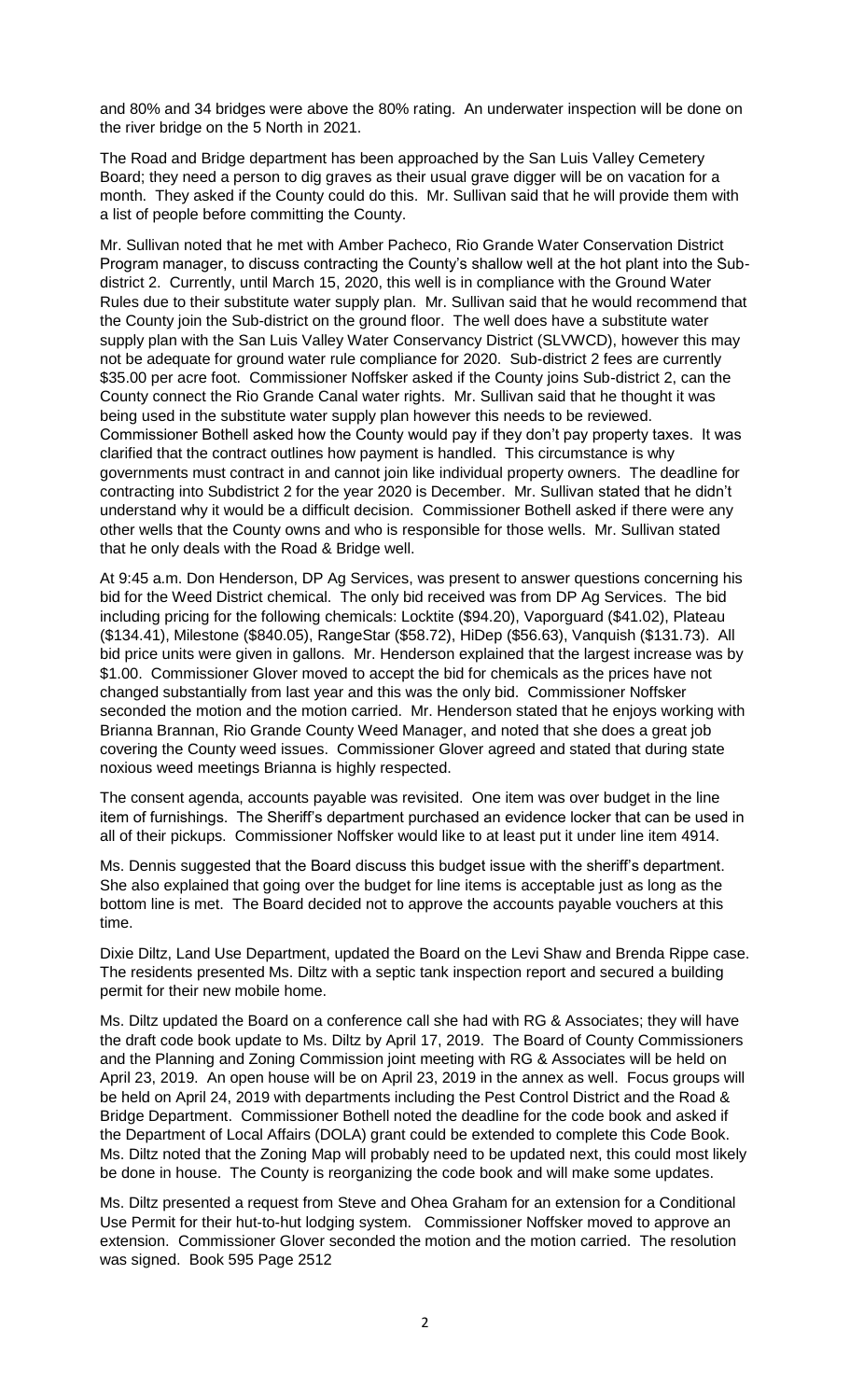The Resolution for Troyer's Grocery Store was presented. The resolution was signed. Book 595 Page 2510

Randy Kern, Building Department, discussed the two bids that were received for the Museum roof. Mr. Kern has inspected the roof and met with one of the bidders. Mr. Kern will meet with the other bidder before making a recommendation. Mr. Kern reported that the south-west corner is leaking. Mr. Kern was concerned about this sealing process because the structure of the building is not ideal. Commissioner Bothell asked Mr. Kern to meet with both bidders and come to a recommendation. Ms. Dennis noted that both contractors have excellent recommendations. Mr. Kern recommended that the heater should also be inspected. The Board agreed that the heater could be replaced if needed.

Mr. Kern reported that new home applications are starting to roll in with spring. The department is rolling out permits. The Rio Grande Hospital is building a 5000 square foot storage facility. Dairy Queen is getting a facelift. The Mineral County buildings will be done soon.

Hap Chapman was scheduled to discuss his properties blight issues however he was not present. Ms. Diltz explained that the site had been cleaned up and she felt no further actions were needed.

The Board of County Commissioners discussed developing a petition or resolution for the Electoral College bill. There is currently a statewide petition out to get the electoral college question put on the ballot. Commissioner Bothell asked Mr. Dunn for his legal advice. Mr. Dunn noted that it may be premature to get the County involved at this time. Commissioner Noffsker said that he wouldn't want to be involved in it as a County.

Sponsoring the Rural Philanthropy Days was discussed. The Board decided that they do not have funds in the budget at this time to sponsor the event.

Commissioner Noffsker moved to defer the Commissioner's updates. Commissioner Glover seconded the motion and the motion carried.

At 10:45 a.m., pursuant to C.R.S. 24 -6-402(4)(f), Commissioner Noffsker moved to adjourn into executive session for personnel matters. Commissioner Glover seconded the motion and the motion carried.

At 11:05 a.m., Commissioner Noffsker moved to exit executive session. Commissioner Glover seconded the motion and the motion carried. No decisions were made.

### **The Board of County Commissioners reconvened.**

Commissioner Glover moved to enter into a contract with Attorney Ryan Dunn for the County Attorney position. Commissioner Noffsker seconded the motion and the motion carried. Mr. R. Dunn will send a contract to all commissioners and Ms. Dennis.

Commissioner Noffsker moved to approve the accounts payable. Commissioner Glover seconded the motion and the motion carried.

At 11:25 a.m., the Board of County Commissioners adjourned to the jail tour. The jail tour was completed.

### **Land Use Public Hearing, Stan Johnson, Conditional Use**

At 1:30 p.m., Chairman Bothell called the Land Use Public Hearing to order.

Bobby Raps, Prairie Real Estate Investments, Stan Johnson, HICO Properties, and Ron McClure, project Architect were present for the hearing.

Dixie Diltz, Land Use, introduced the Conditional Use Application submitted by Stan Johnson and HICO Properties. Ms. Diltz reported the following:

*The request is for Conditional Use permit to convert space within the old Del Norte Hospital into single family apartments. The property is located at 1280 Grande Ave, Del Norte, Colorado. It is 6.59 acres and is zoned commercial. The property historically was a community hospital, nursing home and convent.* 

*The applicant Stan Johnson wishes to phase the project according to the local economic conditions; the original plan is to remodel the convent on the east side of the property into a 4-plex and then renovate the east nursing home into 11 apartments. In further phases he would use the west wing as a public storage facility and then as economic*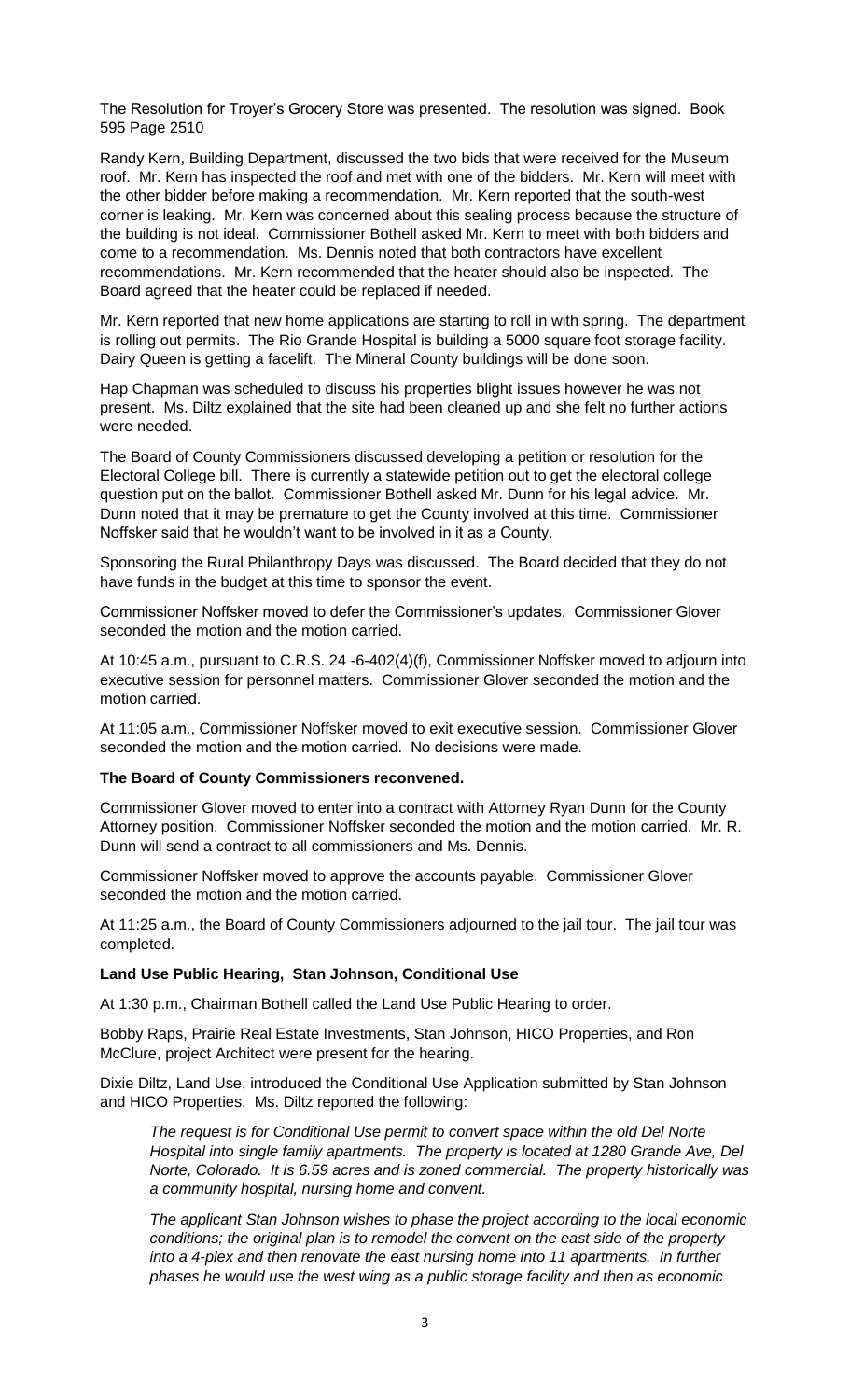*conditions exist for further development, he would develop more apartments in the west wing.* 

*The south wing would be developed into offices and retail and possible health care as conditions warrant. The Chapel and kitchen would remain as is and be available for local church and community gatherings. The storage, office and retail uses are allowed without Board approval.* 

*Notice of public hearing was published in the Monte Vista Journal on March 6, 2019. Notification was mailed to surrounding property owners within 300' on February 15, 2019; written comment was received from Danny Rowe stating his opposition to the application due to noise and disturbances to a quiet neighborhood. Aaron Woodke has concerns of traffic, lighting, parking and fire protection/hydrants.* 

*The property is connected to the Town of Del Norte Municipal water and sewer services and Bernadette Martinez, town manager stated the Town had no concerns. There is an unregistered well on the property and the applicant has been made aware that he will need to work with Division of Water Resources if he uses this well for irrigation. Division was also notified. The applicant has been in contact with Colorado Department of Transportation and is in the process of updating the access permits.* 

*The Rio Grande Planning and Zoning Commission at the regularly scheduled meeting on March 19, 2019, reviewed the conditional use application and by unanimous vote recommends approval.* 

Ms. Diltz noted to keep in mind that there are a lot of uses for this conditional use.

Mr. McClure presented sketches of the complex and discussed the plans for the complex. The fourplex will be the start of the project. He noted that the majority of parking will be in the rear of the facility with a few at the front for the office and retail spaces. He explained that there will be court yards for the apartment areas. One apartment will be ADA accessible. Mr. McClure noted that the building is structurally sound. Commissioner Bothell asked what the price level of the apartments are going to be. Mr. Johnson said that they will be at market value, whatever the economy can sustain. Most of the apartments will be one- and two-bedroom apartments. Commissioner Glover moved to approve the conditional use permit. Commissioner Noffsker seconded the motion and the motion carried. Book 595 Page 2509

The public hearing was adjourned.

### **Land Use Public Hearing, Bill & Pauline Bond Living Trust, Exempt Division of Land**

At 2:00 p.m., Chairman Bothell called the Land Use Public Hearing to order.

Pam Klecker was present to represent the Bill & Pauline Bond Living Trust.

Dixie Diltz introduced the Land Use Hearing, Bill & Pauline Bond Living Trust, Exempt Division of Land presented by Pam Klecker. Ms. Diltz reported the following:

*The applicants are requesting to divide 2.16 acres containing the residence from the 160 acre agricultural land for estate planning purposes.* 

*Application was submitted on February 12, 2019. Notice to neighboring properties within 1,500 feet was mailed on February 25, 2019. No comments were received. Application was emailed to the DWR on February 27, 2019, comments from the DWR has been provided for the Boards review and the applicant received a copy so they can follow up with Pat McDermott.* 

*Application was emailed to Pat Sullivan, Rio Grande County Road and Bridge. Mr. Sullivan had no concerns with the access of the parcel.* 

*Rio Grande County Planning Commission at the regular scheduled meeting on March 19, 2019, reviewed the Division of Land application and verified that all setback requirements are being met. By unanimous vote the Planning Commission recommends approval as presented.* 

Ms. Klecker will be sending a final copy of the survey to Ms. Diltz.

Commissioner Glover moved to approve the Division of Land application. Commissioner Noffsker seconded the motion and the motion carried. Book 595 Page 2868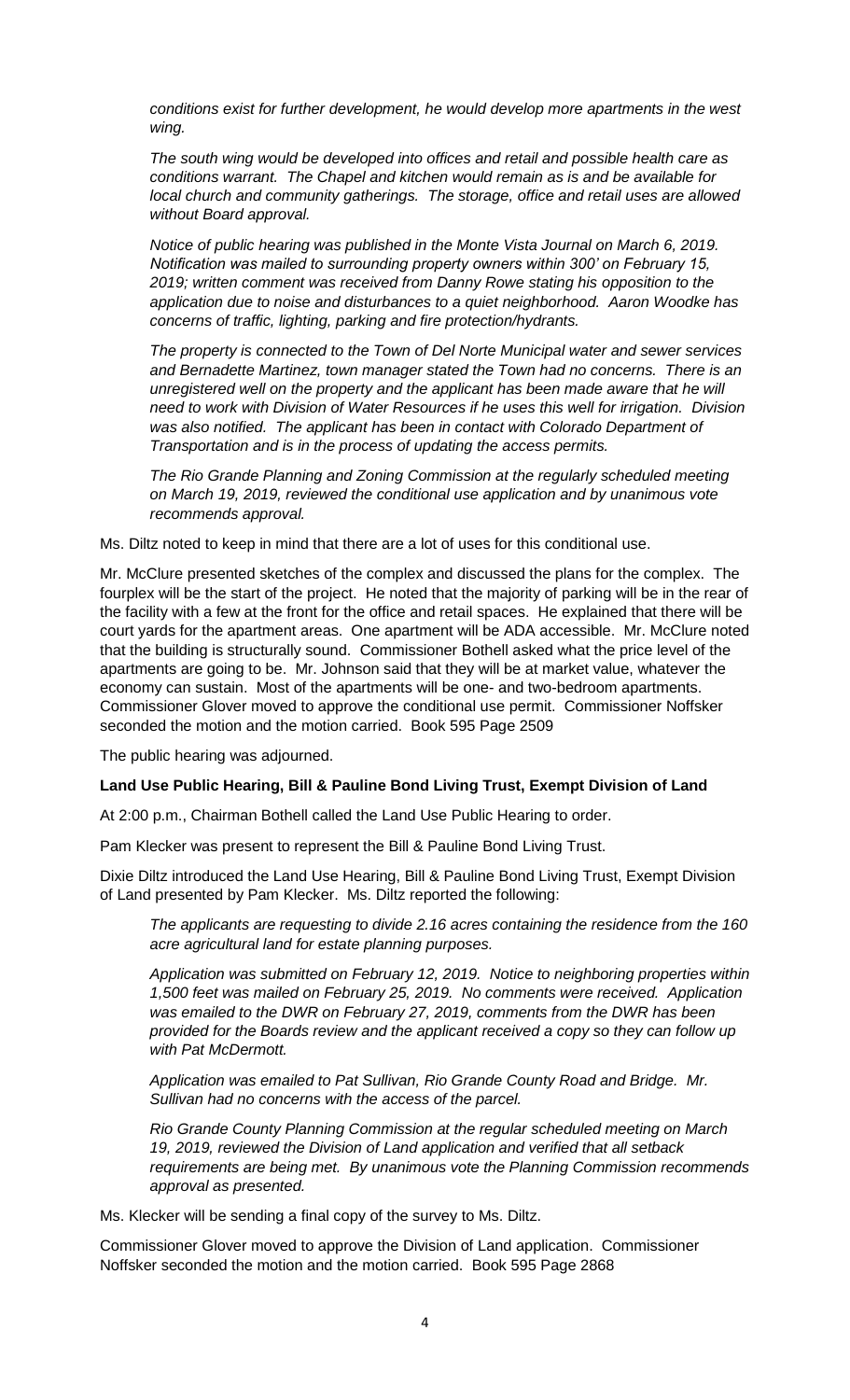The public hearing was adjourned.

The Board of County Commissioners reconvened.

Commissioner Glover reported that he attended the Colorado Health Pool meeting; the CHP elected a new president and had perfect score on their audit. Commissioner Glover also attended the Tourism Board and noted that they are working on their Bylaws.

Commissioner Bothell reported that she attended the Airport Board meeting, Homeland Security and All Hazards Senior Advisory Committee (HSAC), and the Colorado Youth Detention Continuum. The Colorado Youth Detention continuum goal is to keep youth out of detention if possible. They work with the Department of Social Services and other groups with at risk youth.

Commissioner Noffsker reported that he attended the SLV Housing Coalition meeting. They will be having a fundraiser April 27, 2019 for the down payment for the new building. He will be selling tickets in the coming weeks for this fundraiser. Commissioner Noffsker also attended the Airport Board meeting. He noted that the ball got dropped for the enterprise zone application, and the Ready Grant was submitted but was not written well. The other funding sources are in jeopardy because of these grants. A \$5000 Mini Grant could be secured by the airport; however the project is not known at this time. The Wolf Creek development may become a large funding sources for the airport. Ms. Dennis noted that she has spoken with Sarah Stoeber and she clarified some of the needs for the enterprise zone application. Ms. Stoeber said she would be happy to help with the application for the Enterprise Zone. Ms. Dennis noted that unless the Board opposes, she will pass along the Enterprise zone application and information to Jay Sarason. Commission Noffsker noted that he doesn't want to complete the grant but wants to be in the loop.

At 2:35 p.m., Commission Glover moved to adjourn the meeting. Commissioner Noffsker seconded the motion and the motion carried.

Attest:

Suzanne Bothell, Chairman Nikita Christensen Chairman of the Board Clerk of the Board

COUNTY COMMISSIONERS' PROCEEDINGS

State of Colorado (a)

ss

County of Rio Grande )

The Board of the Rio Grande County Commissioners met in regular session on April 24, 2019.

At 9:00 a.m., Chairman Bothell called the meeting to order. Commissioner Glover led the opening prayer. The Pledge of Allegiance was said.

Clerk of the Board, Nikita Christensen called roll. Commissioner Suzanne Bothell, Commissioner Gene Glover, and Commissioner John Noffsker were present along with Assistant County Administrator and County Human Resources Director, Kristy Dennis.

### **Adoption of the Agenda**

Commissioner Glover moved to approve the agenda with the addition of the Veterans' Service Report to the consent agenda. Commissioner Noffsker seconded the motion and the motion carried.

### **Approval of the Minutes from the Previous Meetings**

Commissioner Glover moved to approve the minutes as corrected. Commissioner Noffsker seconded the motion and the motion carried.

### **Public Comment**

Chairman Bothell asked if there were any public comments. There were none. Chairman Bothell noted that the Board held a ceremony downstairs in the Court House prior to the meeting to dedicate a memorial plaque for Mr. Virgil Off, who died at Pearl Harbor.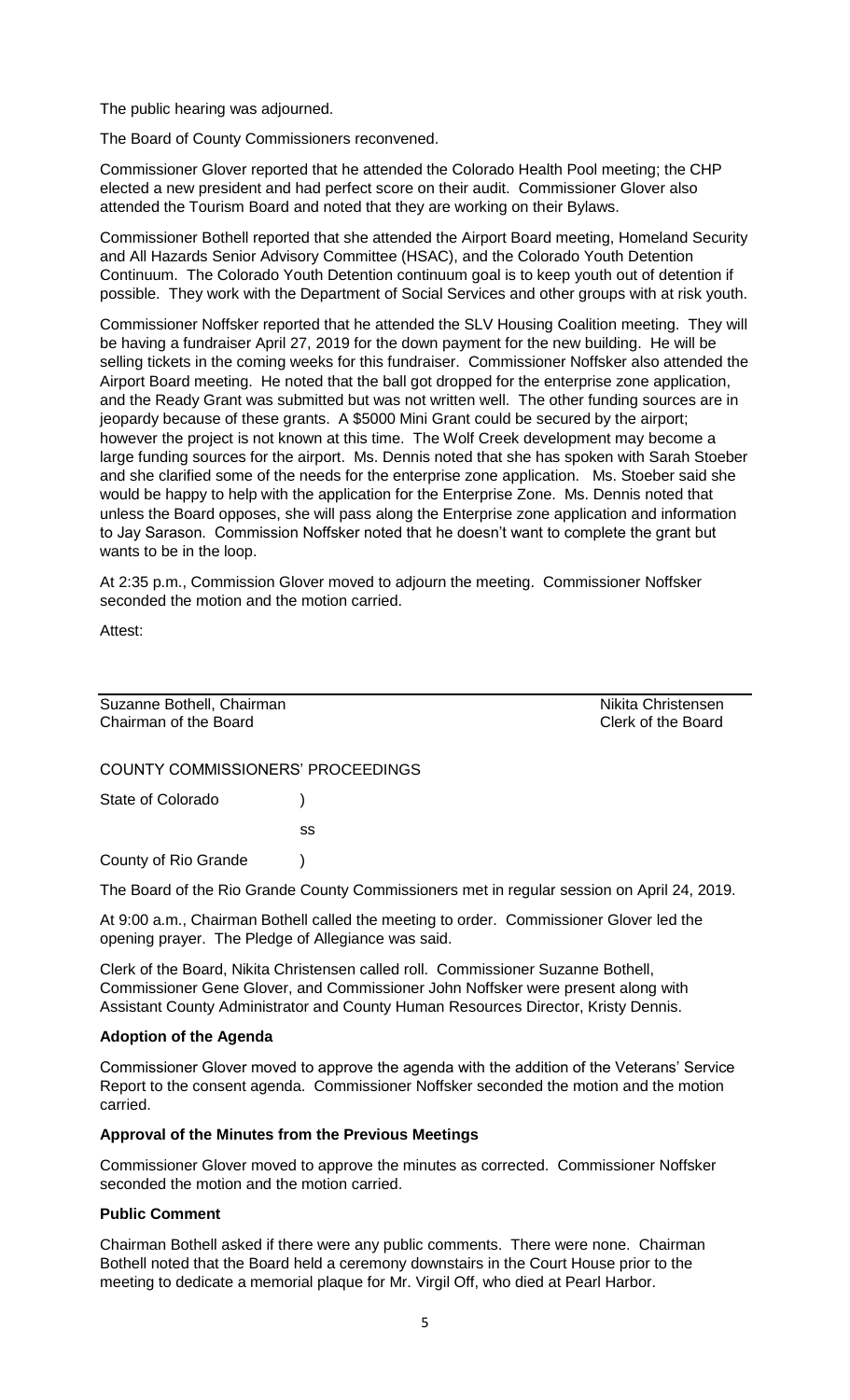# **Consent Agenda**

Commissioner Glover moved to approve the consent agenda which included accounts payable, payroll, and the Veterans' Service Report. Commissioner Noffsker seconded the motion and the motion carried.

# **2019 Monthly Vouchers**

**Mid Month**

| Vender                                 | Amount       |
|----------------------------------------|--------------|
| ACE TOWING/AMERICAN CUSTOM             |              |
| <b>ENGINEERING</b>                     | \$358.75     |
| <b>AGENCY TOURISM MARKETING</b>        | \$116.11     |
| <b>ALL TRUCK AND TRAILER</b>           | \$111.82     |
| <b>BROWN'S SEPTIC SVC INC</b>          | \$82.00      |
| BURRIS AND SONS BUCKING BULLS, LLC     | \$900.00     |
| <b>BUSINESS SOLUTIONS LEASING, INC</b> | \$60.10      |
| <b>CENTURYLINK</b>                     | \$62.65      |
| CHAFFEE CNTY PUBLIC HLTH               | \$1,445.00   |
| CO DEPT OF LABOR & EMPLOY              | \$35.00      |
| CO DEPT OF PUB HLTH & ENV              | \$60.00      |
| <b>COLORADO DEPART. OF REVENUE</b>     | \$158.00     |
| COLORADO DEPT OF AG / PLANT            |              |
| <b>INDUSTRY DIV</b>                    | \$74.00      |
| <b>COUNTY SHERIFFS OF COLO</b>         | \$265.00     |
| DANIEL & KENDRA KOEHN                  | \$150.00     |
| <b>DAVID LANFORD</b>                   | \$1,500.00   |
| <b>DEVI JARDON</b>                     | \$250.00     |
| <b>DIGITCOM ELECTRONICS, INC</b>       | \$45.60      |
| <b>DISTRICT ATTORNEY OFFICE</b>        | \$22,166.67  |
| <b>DIXIE DILTZ</b>                     | \$45.90      |
| DRIVE TRAIN INDUSTRIES, INC            | \$1,016.44   |
| <b>FARIS MACHINERY COMPANY</b>         | \$187,590.00 |
| <b>FASTENAL</b>                        | \$198.22     |
| <b>FUENTES AUTO GLASS</b>              | \$980.00     |
| <b>GALLS, LLC</b>                      | \$1,862.61   |
| <b>GOBINS, INC</b>                     | \$27.26      |
| <b>GUNBARREL STATION, INC</b>          | \$222.00     |
| <b>ID EDGE</b>                         | \$155.00     |
| <b>IHS PHARMACY</b>                    | \$187.44     |
| <b>JACK'S MARKET</b>                   | \$172.70     |
| <b>KD KLENE</b>                        | \$169.91     |
| <b>KEN'S SERVICE CENTER</b>            | \$945.98     |
| <b>KIMBERLY BRYANT</b>                 | \$2,813.54   |
| KLEEN MACHINE HOOD CLEANING            | \$400.00     |
| <b>KRISTI HILLIS</b>                   | \$2,250.00   |
| LENCO WEST, INC                        | \$171.91     |
| <b>MADDOX COLLECTIONS</b>              | \$90.00      |
| MASTER PRINT & WEB DESIGN, INC         | \$205.00     |
| McKESSON MEDICAL-                      | \$242.39     |
| MDS WASTE & RECYCLE, INC               | \$143.00     |
| <b>MEADOW GOLD DAIRIES, INC</b>        | \$273.00     |
| <b>MHC KENWORTH</b>                    | \$50.18      |
| MOBILE RECORD SHREDDERS, LLC           | \$28.00      |
| <b>MONTE VISTA CHAMBER</b>             | \$1,250.00   |
| <b>MONTE VISTA COOPERATIVE</b>         | \$258.94     |
| MYERS BROTHERS TRUCK AND TRACTOR,      |              |
| <b>INC</b>                             | \$1,516.94   |
| NOTES & NUMBERS, LLC.                  | \$40.00      |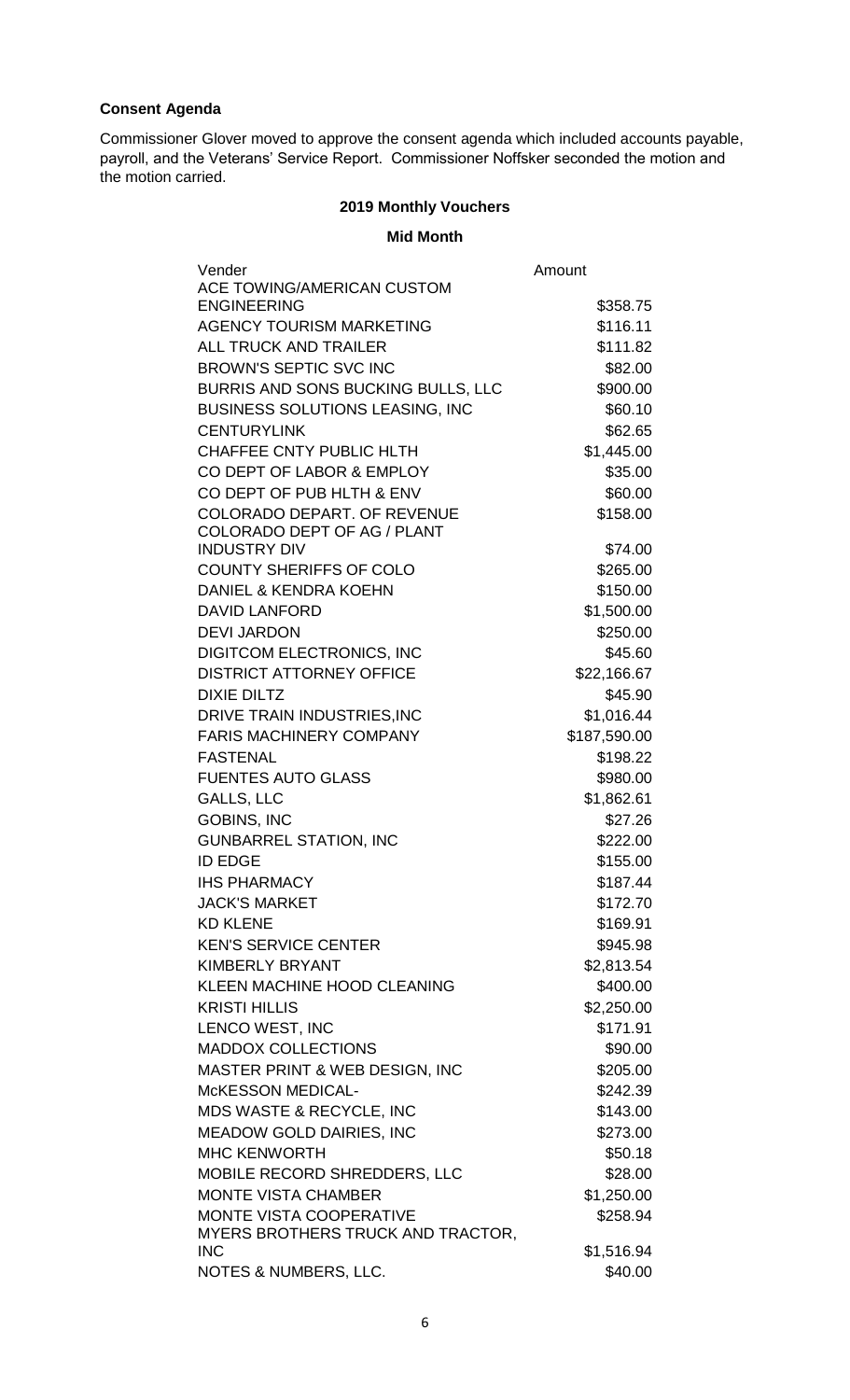| O & V PRINTING, INC                | \$350.55     |
|------------------------------------|--------------|
| <b>OUTDOOR DEPOT</b>               | \$5,200.00   |
| PAXVAX, INC                        | \$207.28     |
| PHIL LONG FORD                     | \$71,510.00  |
| PRO COM, LLC                       | \$259.00     |
| PV BUSINESS SOLUTIONS, INC         | \$298.50     |
| RIO GRANDE HOSPITAL                | \$68.00      |
| <b>S &amp; S DISTRIBUTION, INC</b> | \$18.00      |
| SAGUACHE COUNTY JAIL               | \$180.00     |
| <b>SAMS CLUB</b>                   | \$774.53     |
| SAN LUIS VALLEY TV INC             | \$1,450.00   |
| SHAMROCK FOODS COMPANY             | \$2,860.63   |
| SHERWIN-WILLIAMS INC               | \$236.29     |
| SLV BEHAVIORAL HEALTH GROUP, INC   | \$6,128.53   |
| <b>SLV PARTS, INC</b>              | \$437.62     |
| SOLAR TRAFFIC SYSTEM, INC          | \$150.00     |
| <b>STAPLES BUSINESS CREDIT</b>     | \$387.17     |
| <b>SUMMIT MARKET</b>               | \$123.50     |
| THE FLOOR STORE, LLC               | \$1,575.00   |
| THYSSENKRUPP ELEVATOR              | \$848.37     |
| TONI STEFFENS-STEWARD              | \$4,160.00   |
| TORRES PLUMBING & HEATING, LLC     | \$648.80     |
| <b>TOTAL OFFICE SOLUTIONS</b>      | \$28.68      |
| UPPER RIO GRANDE EDC               | \$105.00     |
| <b>VALLEY ELECTRIC, INC</b>        | \$420.00     |
| VALLEY IMAGING PRODUCTS, LLC       | \$88.61      |
| VALLEY LOCK AND SECURITY, INC      | \$105.00     |
| VALLEY LUMBER AND SUPPLY, INC      | \$4.69       |
| <b>VALLEY PUBLISHING</b>           | \$45.00      |
| <b>VALLEY TRACTOR REPAIR</b>       | \$406.92     |
| <b>VERIZON WIRELESS</b>            | \$182.02     |
| <b>VERIZON WIRELESS</b>            | \$275.12     |
| <b>VERIZON WIRELESS</b>            | \$1,970.65   |
| <b>VERIZON WIRELESS</b>            | \$182.81     |
| <b>VETERANS SERVICES</b>           | \$335.00     |
| <b>WAGNER EQUIPMENT</b>            | \$2,031.51   |
| <b>WASTE MANAGEMENT-</b>           | \$234.06     |
| <b>WEX BANK</b>                    | \$3,428.73   |
| WEX BANK                           | \$608.06     |
| WORLD FUEL SERVICES, INC           | \$2,489.02   |
| <b>WSB COMPUTER SERVICES</b>       | \$3,557.93   |
| <b>XCEL ENERGY</b>                 | \$2,229.47   |
|                                    | \$347,747.11 |

# **End of Month**

| <b>Vender</b>                 | <b>Amount</b> |
|-------------------------------|---------------|
| AIRGAS USA, LLC               | \$226.47      |
| ALAMOSA CO NURSING SVC        | \$4,896.67    |
| <b>ALAMOSA COUNTY</b>         | \$315.00      |
| ALCON CONSTRUCTION, INC       | \$285.00      |
| ALLEGIANT MORTUARY TRANSPORT  | \$275.05      |
| <b>ALTA FUELS, LLC</b>        | \$454.66      |
| AMERICAN ELECTRIC COMPANY     | \$180.60      |
| <b>AUTO TRUCK GROUP</b>       | \$90.42       |
| AVENU HOLDINGS, LLC           | \$5,112.21    |
| AVIONICS SPECIALISTS, LLC     | \$3,850.00    |
| <b>BILLINGS ELECTRIC, INC</b> | \$95.00       |
| <b>CARY ALOIA</b>             | \$73.40       |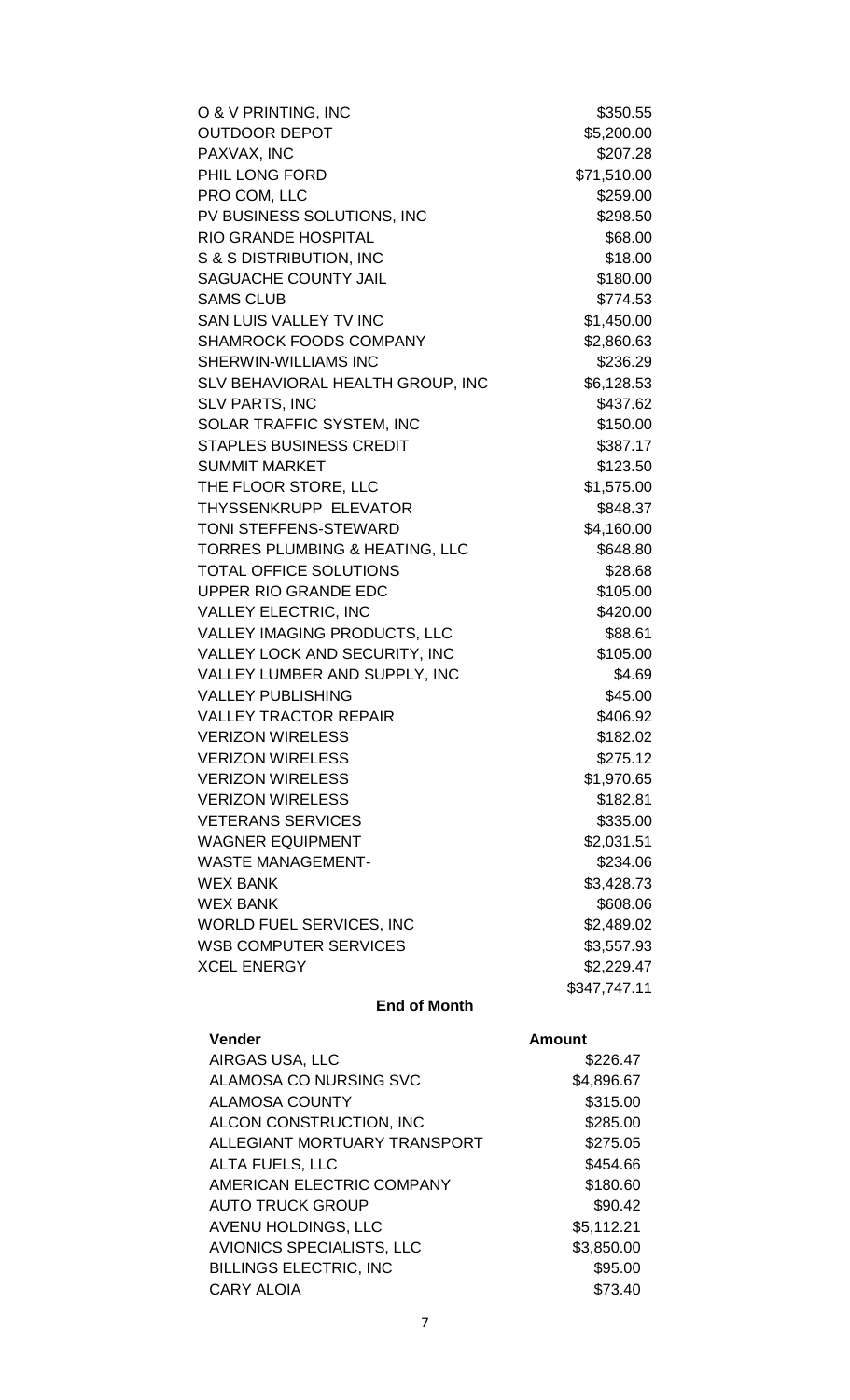| <b>CCI FOUNDATION</b>                            | \$1,440.00  |
|--------------------------------------------------|-------------|
| <b>CENTURYLINK</b>                               | \$61.82     |
| <b>CENTURYLINK</b>                               | \$54.30     |
| <b>CHARLES STILLINGS</b>                         | \$65.75     |
| <b>CIELLO POWERED BY SLVREC</b>                  | \$1,468.78  |
| <b>CINDY HILL</b>                                | \$20.20     |
| <b>COLLEEN VANDERPOOL</b>                        | \$500.00    |
| CONDUENT BUSINESS SOLUTIONS, LLC                 | \$1,182.60  |
| <b>CONEJOS COUNTY NURSING</b>                    | \$1,413.93  |
| <b>CONTROL SOLUTIONS INC</b>                     | \$93.00     |
| <b>COURTNEY ARTHUR</b>                           | \$200.70    |
| <b>CYNTHIA FORD</b>                              | \$6,662.73  |
| <b>DEANN JACOBS</b>                              | \$86.40     |
| <b>DIANNE KOSHAK</b>                             | \$49.95     |
| <b>DIGITCOM ELECTRONICS, INC</b>                 | \$105.00    |
| <b>DIXIE DILTZ</b>                               | \$289.98    |
| Dusty Parr / Snap On Tool                        | \$612.00    |
| <b>ELIZABETH GARCIA</b>                          | \$500.00    |
| <b>EMILY BROWN</b>                               | \$380.71    |
| <b>FASTENAL</b>                                  | \$151.98    |
| <b>FIRST BANKCARD</b>                            | \$11,599.39 |
| FRONT RANGE REMOVAL SERVICE, LLC                 | \$100.00    |
| <b>GALLS, LLC</b>                                | \$719.60    |
| <b>GREAT AMERICA FINANCIAL</b>                   | \$490.03    |
| <b>GROVER HATHORN</b>                            | \$63.50     |
| HAYNIE'S INC.                                    | \$475.45    |
| <b>IDA SALAZAR</b>                               | \$272.70    |
| <b>JEAN BORREGO</b>                              | \$6,087.80  |
| LEDS, LLC                                        | \$2,002.00  |
| LENCO WEST, INC                                  | \$32.21     |
| <b>LEONARD BROWN</b>                             | \$63.50     |
| <b>LEROY A ROMERO</b>                            | \$150.00    |
| MACKEY CONSTRUCTION CO.                          | \$2,756.50  |
| <b>MADDOX COLLECTIONS</b>                        | \$115.00    |
| MDS WASTE & RECYCLE, INC                         | \$43.00     |
| <b>MEGAN WILSON</b>                              | \$70.65     |
| <b>MICHAEL MITCHELL</b>                          | \$65.30     |
| <b>MICHAEL SISNEROS</b>                          | \$75.00     |
| <b>MOBILE RECORD SHREDDERS, LLC</b>              | \$65.00     |
| <b>MONTE VISTA COOPERATIVE</b>                   | \$228.93    |
| MONTE VISTA MACHINE TOOL                         | \$57.77     |
| <b>MYERS BROTHERS TRUCK AND</b>                  |             |
| TRACTOR, INC                                     | \$282.94    |
| <b>NANCY MOLINA</b>                              | \$96.71     |
| NOTES & NUMBERS, LLC.                            | \$330.00    |
| <b>PAUL WERTZ</b>                                | \$1,296.81  |
| PAXVAX, INC                                      | \$310.92    |
| PETTY CASH, R & B DEPT                           | \$73.91     |
| <b>PLAINSMAN PRINTING</b>                        | \$320.10    |
| <b>RACHEL TORRES</b>                             | \$600.00    |
| RELIANCE STEEL CO. #12                           | \$430.00    |
| RG & ASSOCIATES, LLC                             | \$8,735.75  |
| ROCK WATER MANAGEMENT, LLC                       | \$450.00    |
| ROGERS FAMILY MORTUARY, INC                      | \$700.00    |
| S & S DISTRIBUTION, INC<br><b>SABINA MALOUFF</b> | \$45.00     |
|                                                  | \$500.00    |
| SAGUACHE CO PUBLIC HEALTH                        | \$2,682.83  |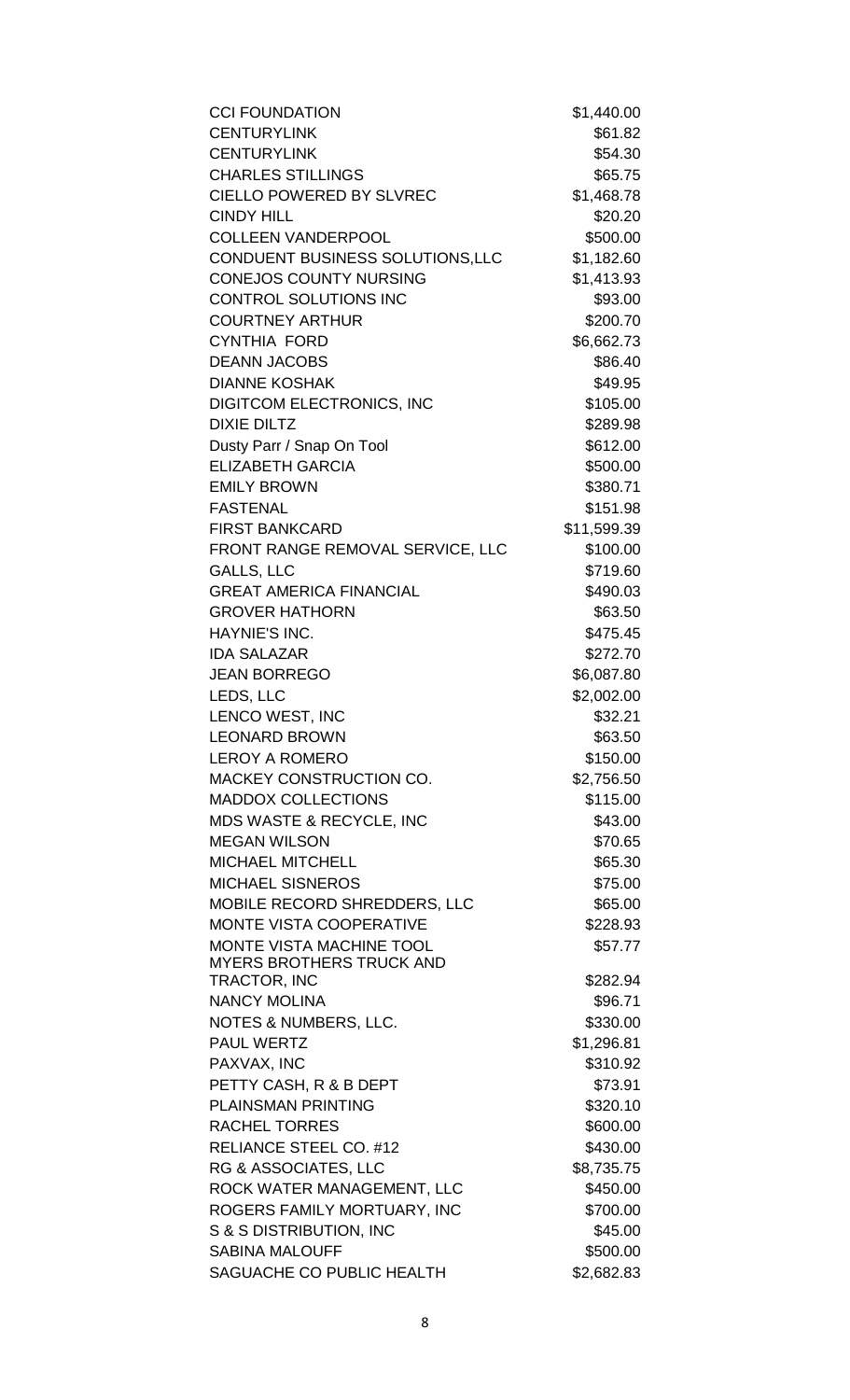| SLV BEHAVIORAL HEALTH GROUP, INC | \$5,433.07   |
|----------------------------------|--------------|
| <b>SLV PARTS, INC</b>            | \$504.72     |
| <b>SLV REC</b>                   | \$755.12     |
| SOUTH FORK PROPANE, LTD. CO.     | \$487.50     |
| <b>STATE OF COLORADO</b>         | \$988.59     |
| THE FLOOR STORE, LLC             | \$200.00     |
| <b>TOP VALUE</b>                 | \$9.77       |
| <b>TOTAL OFFICE SOLUTIONS</b>    | \$51.99      |
| <b>TOWN OF DEL NORTE</b>         | \$298.40     |
| <b>TRACKER SOFTWARE CORP.INC</b> | \$463.00     |
| UNITED REPROGRAPHIC              | \$337.85     |
| <b>VALLEY PUBLISHING</b>         | \$256.95     |
| <b>VERIZON WIRELESS</b>          | \$356.92     |
| <b>WAGNER EQUIPMENT</b>          | \$1,645.12   |
| <b>WEX BANK</b>                  | \$1,712.49   |
| WILLIAM F. DUNN                  | \$1,426.70   |
| WORLD FUEL SERVICES, INC         | \$17,537.23  |
| <b>WSB COMPUTER SERVICES</b>     | \$2,098.00   |
| <b>XCEL ENERGY</b>               | \$4,637.02   |
| <b>XCEL ENERGY</b>               | \$1,916.13   |
|                                  | \$114,699.18 |
|                                  |              |

# **End of Month**

| <b>Vender</b>                    | <b>Amount</b> |
|----------------------------------|---------------|
| <b>AMERICAN FIDELITY</b>         | \$563.88      |
| AMERICAN PUBLIC LIFE             | \$138.00      |
| BC SERVICES, INC.                | \$653.90      |
| <b>CCOERA</b>                    | \$31,089.08   |
| <b>COLORADO DEPARTMENT OF</b>    |               |
| <b>REVENUE</b>                   | \$367.39      |
| <b>COLORADO DEPT. OF REVENUE</b> | \$14,635.00   |
| <b>COLORADO STATE TREASURER</b>  | \$1,307.88    |
| <b>CTSI</b>                      | \$88,518.49   |
| <b>FAMILY SUPPORT REGISTRY</b>   | \$957.00      |
| <b>FIRST SOUTHWEST BANK</b>      | \$101,454.98  |
| <b>SECURITY BENEFIT</b>          | \$3,360.00    |
| <b>TX CHILD SUPPORT SDU</b>      | \$520.00      |
|                                  | \$243,565.60  |

# **April 2019 Payroll**

| <b>County General:</b> | \$241,186.12           |
|------------------------|------------------------|
| Road and Bridge:       | \$76,762.53            |
| DSS:                   | \$126,879.34           |
| <b>Weed District:</b>  | 3,939.87<br>\$         |
| Airport:               | 416.60<br>$\mathbb{S}$ |
| Public Health:         | \$22,972.83            |
| <b>TOTAL:</b>          | \$472,208.29           |
|                        |                        |

# **County Official and Department Head Reports**

Cindy Hill, County Clerk and Recorder presented a liquor license renewal for Dos Rios Restaurant. Commissioner Glover moved to approve the liquor license renewal. Commissioner Noffsker seconded the motion and the motion carried.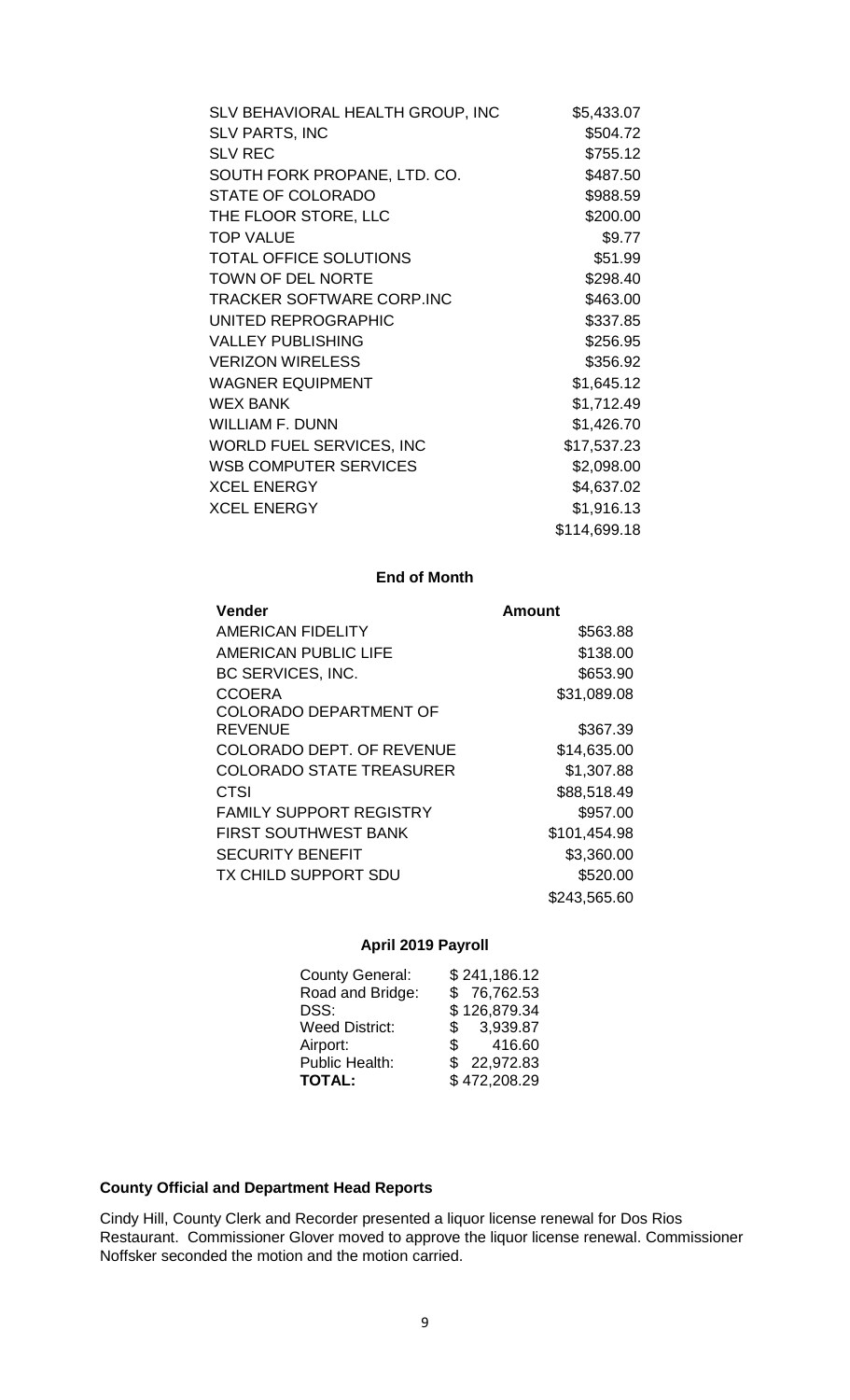Emily Brown, Public Health reported to the Board of County Commissioners. She reminded the board to complete the SLV Health survey and the West SLV Transit Committee survey. She noted that the SLV Health survey is extremely important because it allows non-profit hospitals like the Rio Grande Hospital to demonstrate how they are benefiting communities.

The SLV Health Access Risk Reduction Program is meeting on Wednesday mornings. They are currently in the process of setting up some community meetings to better understand the communities' feelings on this program. The Rio Grande Hospital may be looking into doing this program.

The jail may be eligible for a STI (sexually transmitted infection) grant. Ms. Brown will be researching this process.

Ms. Brown presented an amendment to Cynthia Ford's subcontract for Healthcare Coalition Coordination. The amendment was to increase her salary to full time at \$60,000. Commissioner Glover moved to approve the amendment. Commissioner Noffsker seconded the motion and the motion carried. This is salary increase is through the grant for the Coalition. No extra funds are needed from the County at this time.

Ms. Brown noted that the VOAD (Volunteers Opportunities Assisting in Disasters) coordinator is doing a great job, starting this program with faith-based organizations. She asked if the Board had any suggestions for particular groups that this program would benefit. Commissioner Glover noted that the Rotary Club may be a good contact.

Ms. Brown presented a fact sheet that the department put together for retail food special event frequently asked questions. The sheet outlines the permits and regulations needed for events.

Ms. Brown updated the Board on the Alpine Village home where Ms. Susan Hutchings resides. Bill Dunn, County Attorney, has spoken to the family; the family is interested in the guardianship option. Ms. Brown noted that this guardianship is unlikely due to her being declared mentally stable. The Cease- and-desist may still be a good option for the County. The well at the residence needs a new pump which the landowner does not have the money to replace this well. Commissioner Noffsker noted that it has been determined that the home is unsafe. Ms. Brown noted that she has discussed this with Ms. Diltz, Land Use Department. The cease-anddesist process may have some push for the County. The family does not want to force her out of her home. Ms. Brown will work with Mr. Dunn to outline the process, timeline and the options the County has for this case. Ms. Brown will also reach out to churches to complete wellness checks.

Mr. Brown presented a County a Public Health Week commendation from Representative Donald Valdez. The certificate stated that Rio Grande County Public Health is a great asset to the valley.

The Public Health department has hired Toni Steffens-Stewards as Deputy Director for the department.

Jay Sarason, Airport Board was present to update the board on the Rominger Airport.

Mr. Sarason presented a variance on a hangar lot for approval. The recommended setback is 12 feet, however for the size of desired hanger, the setback will only be 7 feet. He noted that this is County property, so the Land Use Department does not need to be involved in this discussion. Commissioner Noffsker moved to approve this setback. Commissioner Glover seconded the motion and the motion carried.

Mr. Sarason discussed that the Airport board would like to use some of the funding in the Airport Reserve Fund to complete the grading and paving of the taxiway. He noted that this fund is usually used for matching funds in the Colorado Department of Transportation grants. Ms. Sarason noted that this money would be beneficial to be used now and work to get other matching funds. Commissioner Bothell asked about the overlay of the taxiway to keep the structural integrity of the taxiway. Mr. Sarason said that the original plan had a deeper overlay but didn't have the money to complete. The airport would like to increase the depth of the overlay to increase capacity. Commissioner Bothell asked if he had a plan to replenish these funds. Mr. Sarason noted that in-kind matching and other donations will be relatively easy to find. Commissioner Noffsker said that keeping these funds in reserve is a strategy of hope; the funds will not be used to improve the airport to better position the airport for other grants and funding sources. Commissioner Noffsker moved to approve the expenditures of the taxiway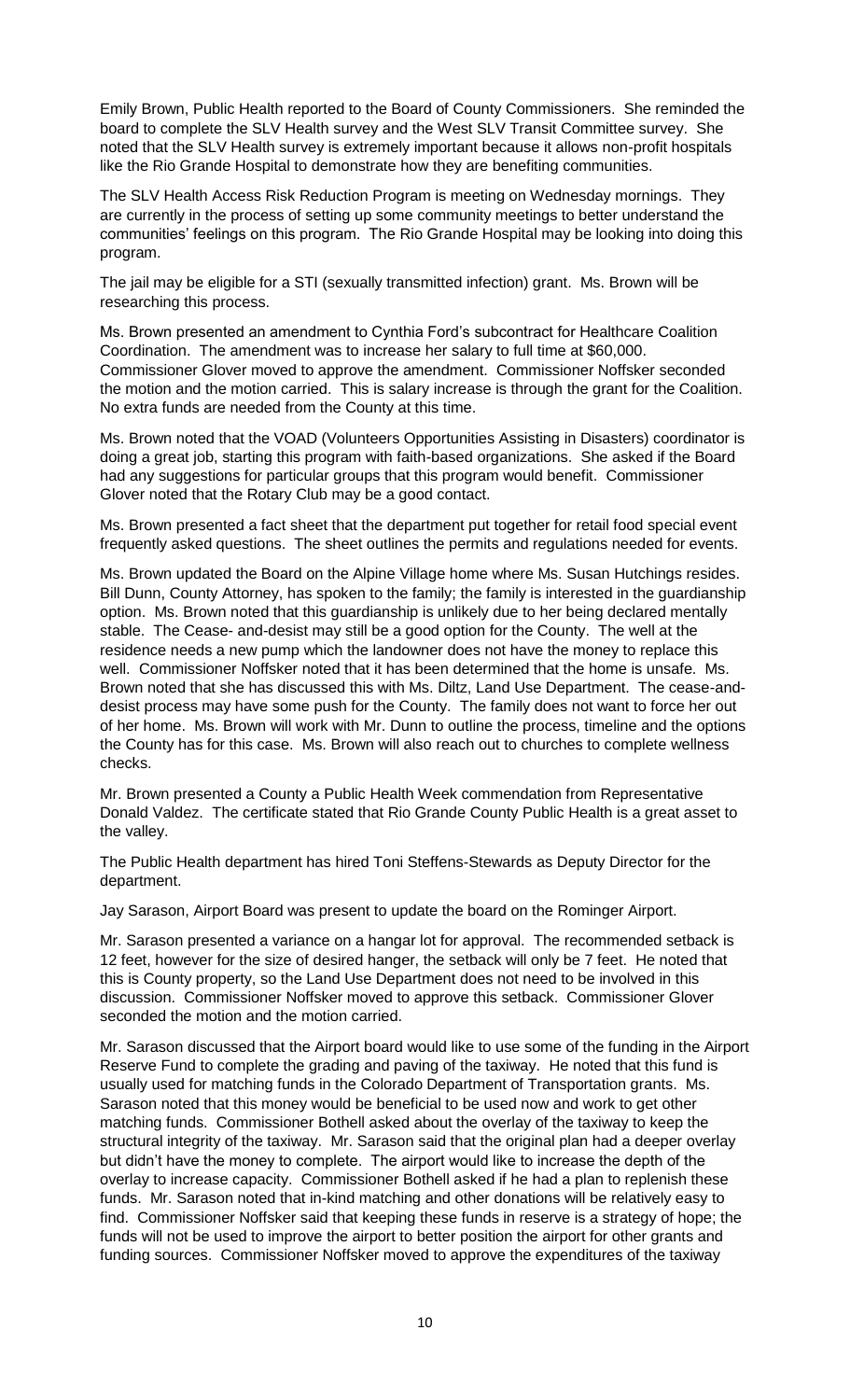and noted that this project will be good to compliment the hangars. Commissioner Glover seconded the motion and the motion carried.

Mr. Sarason explained that according to procedure, the Board of Commissioners manages the airport unless they designate manager. He proposed that the Board designate him to have authorization to make daily decisions. He noted that if there is a political decision, he would discuss with the BOCC. Mr. Sarason noted that daily decisions would include setting fuel prices. He stated that it is important to cover cost of fuel, bring in some income but still keep prices low enough that this airport is appealing to fliers. Commissioner Noffsker recommended that the Board give authority to Mr. Sarason with duty outlines. Commissioner Glover moved to designate Mr. Jay Sarason to be the Airport manager and to have authorization to make daily decisions. Commissioner Noffsker seconded the motion and the motion carried. Commissioner Bothell asked that Mr. Sarason give monthly reports to the Board of Commissioners.

Mr. Sarason discussed the opportunity of mini grants and other funding sources for the airport. He is creating a "wish list" to be prepared for funding or grant sources. This "wish list" includes electrical expansion depending on the new hangars, establish a fence line creating a "camping" area, install a security gate with key pad, as well as a livestock or wildlife fence for safety concern. He explained that the fence is relatively low cost with a high return on safety. Commissioner Glover said CDOT grants that could be used for that. Mr. Sarason noted that private funding may also be an option for this fencing project. He noted that he would like to expand with private funding on projects such as a rental hangar, storage area, and jet fuel. He feels that these projects could really strengthen the airport.

The Airport Board recommended the following appointments to the Airport Board: Tom Haefeli, Dale Berkbigler, Bob Johnson, Dusty Hicks, Chez Yund. Commissioner Noffsker, Jay Sarason, and Bill Dunn are non-voting members. Commissioner Noffsker moved to approve the appointments for a 1 year appointment as per the bylaws. Commissioner Glover seconded the motion and the motion carried.

## **General Business and Administrative Items**

Louise Colville, Rio Grande County Museum, was present to discuss the Museum. Ms. Colville presented a copy of deaccession numbers for books that could be used to generate some income via the giftshop or a large book sale. Commissioner Glover recommended that it would be good to sell these books through the gift shop with extras being sold at a book sale during Covered Wagon Days. Ms. Colville will research the value of the books online and sell them through the gift shop. Commissioner Glover moved to deaccession the items. Commissioner Noffsker seconded the motion and the motion carried.

Ms. Colville reported that they are missing a projectile points collection. A Native American specific subject was lost when putting new subjects up. These were subjects brought into the museum on loan. The Museum staff is hoping that they are misplaced. Generally, Ms. Colville oversees taking down exhibits; she noted that she will oversee taking down projects in the future. Ms. Colville noted that Past Perfect will help keep permanent record of every exbibit. Commissioner Bothell asked if Past Perfect takes pictures of items. Ms. Colville noted that if the Museum increases their subscription by \$130 per year extra, they can take pictures of the items. The Board recommended adding the picture availability for the Past Perfect.

Ms. Colville noted that she is setting up a schedule of events. She noted that the humidity system in the museum is not being used because the risk of a leak is too high. She also reported that the heat exchanger will be fixed soon.

### **Unfinished Business**

The GOCO grant was discussed. The school is needing to have the area deeded to them to secure their funding. An IGA is the best way to resolve this for all parties. The GOCO grant will be amended to remove the County as a grantee. There is a deed already that states that the school owns this land. Commissioner Bothell noted that she wants to get it cleaned up and doesn't want the County to be responsible for this grant. The GOCO Grant letter noted that if the walking path disappears before 20 years, the County is liable. Commissioner Bothell noted that the school paying off the grant would be the cleanest solution. Commissioner Bothell suggested that Commissioner Glover discuss this with Bernadette from the Town of Del Norte then talk the Board about the next steps.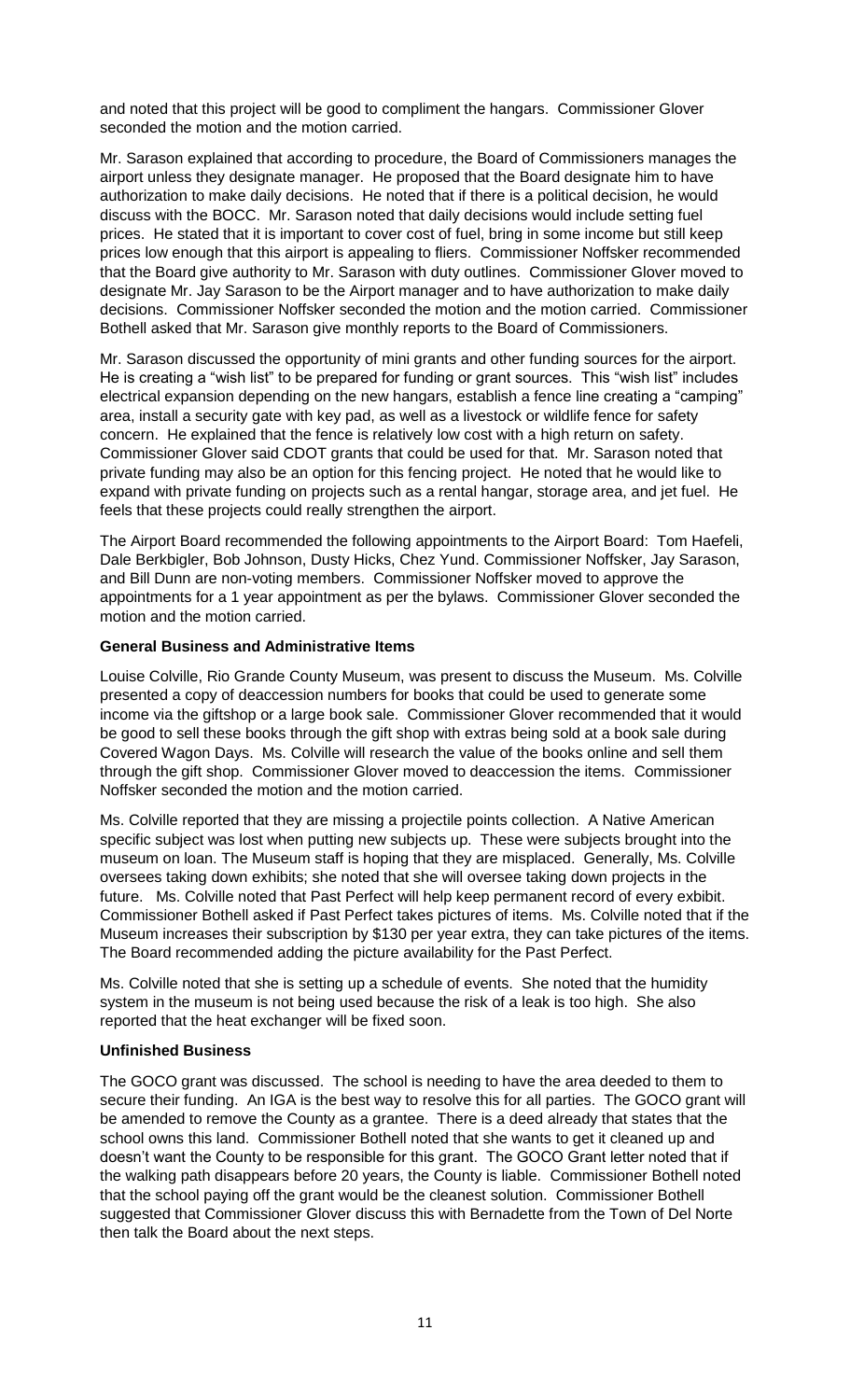### **Other Business**

Complete Count Committee is made up of community members to convince people to do their census survey. This is a separate effort from the County to influence people to fill out the census. Ms. Dennis recommended doing a public service announcement on the radio and newspaper. The Board decided to table this agenda item.

The PILT/SRS support letter was not complete because the time line of the County did not fit the timeline with the state.

### **Commissioner Updates**

Commissioner Bothell attended Colorado Counties Inc. last week and attended Steering Committee meetings.

Commissioner Glover noted that he had a long, productive Tourism Board Meeting to update bylaws. The Land Fill Audit went wel,l scoring 100%. He also attended a meeting at Homelake meeting and talked about the administration building.

Charles Spielman asked the Commissioners if they were still interested in an option to make the Summitville area profitable for the County. He said that has been discussing this opportunity of creating a profitable mineral extraction project. Commissioner Bothell asked if CDPHE has concerns with this type of mining. Mr. Spielman noted that CDPHE is willing to work with a mineral extraction project. Mr. Spielman said that he has started having casual conversations with the EPA and is looking into companies that may be interested in this project. Commissioner Glover asked about the specific operations that would happen on the hill side. Mr. Spielman explained that there would need to be a plant. The plant scale and size would depend on the grade of ore.

Mr. Spielman mentioned that CDPHE would like to do public tours this summer. The Board discussed possible dates for the tours. Mr. Spielman noted that the Summitville project needs to be kept flexible.

Mr. Spielman suggested that the Board get a sound system.

12:11 p.m., Commissioner Noffsker moved to adjourn. Commissioner Glover seconded the motion and the motion carried. Meeting was adjourned.

Attest:

Suzanne Bothell, Chairman Nikita Christensen<br>
Chairman of the Board<br>
Clerk of the Board Chairman of the Board

COUNTY COMMISSIONERS' PROCEEDINGS

State of Colorado (a)

County of Rio Grande )

The Board of the Rio Grande County Commissioners met on April 25, 2019 at 9:00 a.m. for a public hearing concerning the liquor license hearing for the Tequila Star Restaurant and Bar LLC. Members present were Commissioner Bothell, Commissioner Glover, Commissioner Noffsker, Assistant County Administrator and Human Resources Director Kristy Dennis, and Clerk of the Board Nikita Christensen.

At 9:00 a.m., Chairman Bothell called the public hearing to order.

ss

Cindy Hill, Rio Grande County Clerk and Recorder, presented the liquor license application from Tequila Star Restaurant and Bar LLC. The application is for the Tequila Star Restaurant and Bar LLC located at 2830 West Hwy 160, Monte Vista, Colorado. Ms. Hill noted that public notice was published on April 16, 2019. A sign was posted at the location as required. Ms. Hill stated that all requirements on the application have been met and she received no opposition.

Commissioner Glover moved to approve the liquor license for Tequila Star Restaurant and Bar LLC. Commissioner Noffsker seconded the motion and the motion carried.